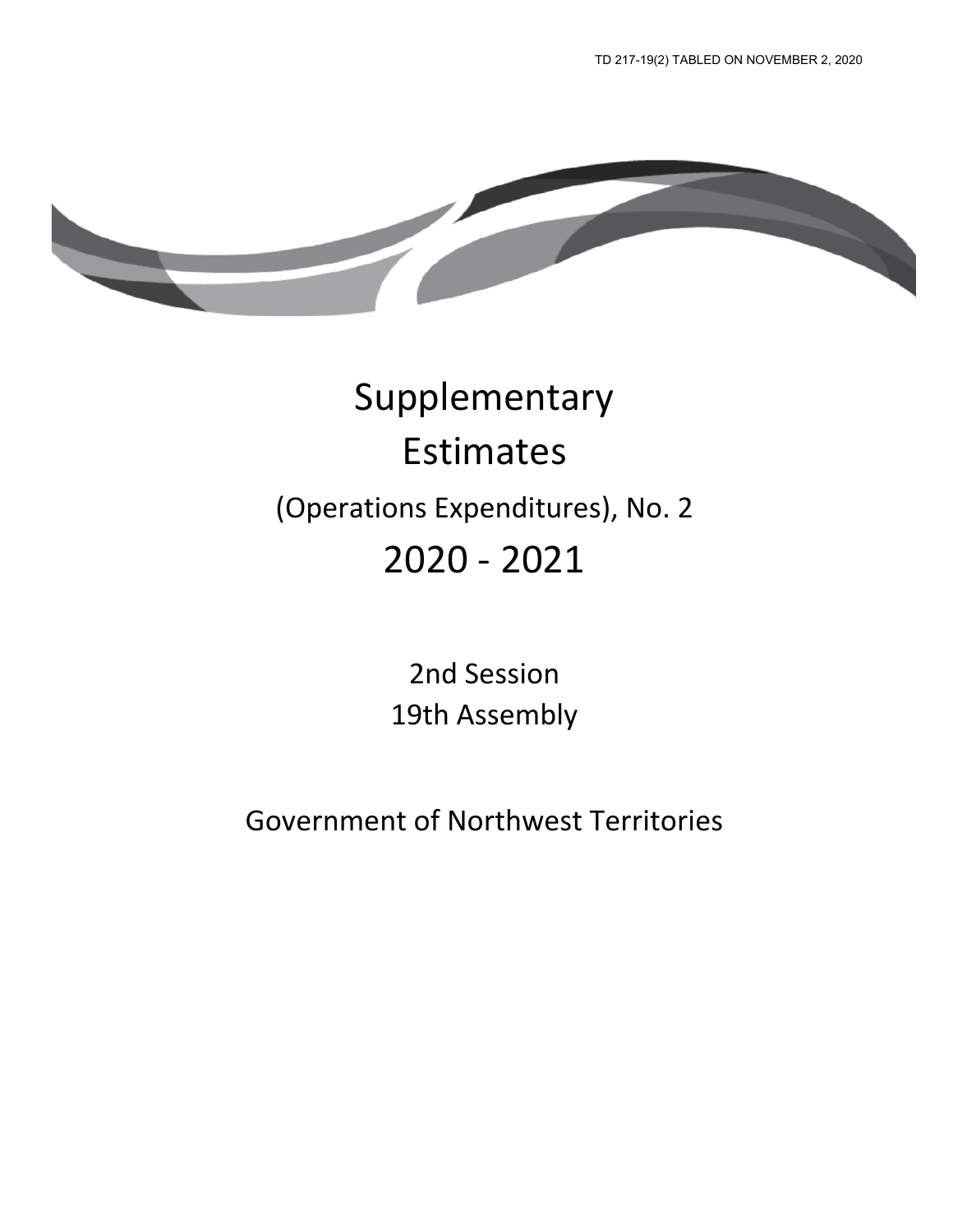## **FOR THE FISCAL YEAR ENDING MARCH 31, 2021 SUMMARY OF APPROPRIATIONS VOTED FOR THE PUBLIC SERVICE OF THE NORTHWEST TERRITORIES**

## **SCHEDULE 1 OPERATIONS EXPENDITURES**

| <b>ITEM</b><br><b>NUMBER</b> | <b>DEPARTMENT</b>                        | <b>OPERATIONS</b><br><b>EXCLUDING</b><br><b>AMORTIZATION</b> | <b>AMORTIZATION</b> | <b>APPROPRIATION</b><br><b>AUTHORITY</b><br><b>REQUIRED</b> |
|------------------------------|------------------------------------------|--------------------------------------------------------------|---------------------|-------------------------------------------------------------|
|                              |                                          | \$                                                           | \$                  | \$                                                          |
| $\mathbf{1}$                 | Legislative Assembly                     |                                                              |                     |                                                             |
| $\sqrt{2}$                   | Education, Culture and Employment        | 13,452,000                                                   |                     | 13,452,000                                                  |
| $\mathfrak{Z}$               | <b>Environment and Natural Resources</b> | 58,000                                                       |                     | 58,000                                                      |
| 4                            | <b>Executive and Indigenous Affairs</b>  |                                                              |                     |                                                             |
| $\sqrt{5}$                   | Finance                                  | 5,788,000                                                    |                     | 5,788,000                                                   |
| $\sqrt{6}$                   | Health and Social Services               | 54,860,000                                                   |                     | 54,860,000                                                  |
| $\boldsymbol{7}$             | Industry, Tourism and Investment         | 5,491,000                                                    |                     | 5,491,000                                                   |
| $\,8\,$                      | Infrastructure                           | 1,027,000                                                    |                     | 1,027,000                                                   |
| 9                            | Justice                                  | 683,000                                                      |                     | 683,000                                                     |
| $10\,$                       | Lands                                    |                                                              |                     |                                                             |
| $11\,$                       | Municipal and Community Affairs          | 7,312,000                                                    |                     | 7,312,000                                                   |
|                              | OPERATIONS EXPENDITURES APPROPRIATION    | 88,671,000                                                   |                     | 88,671,000                                                  |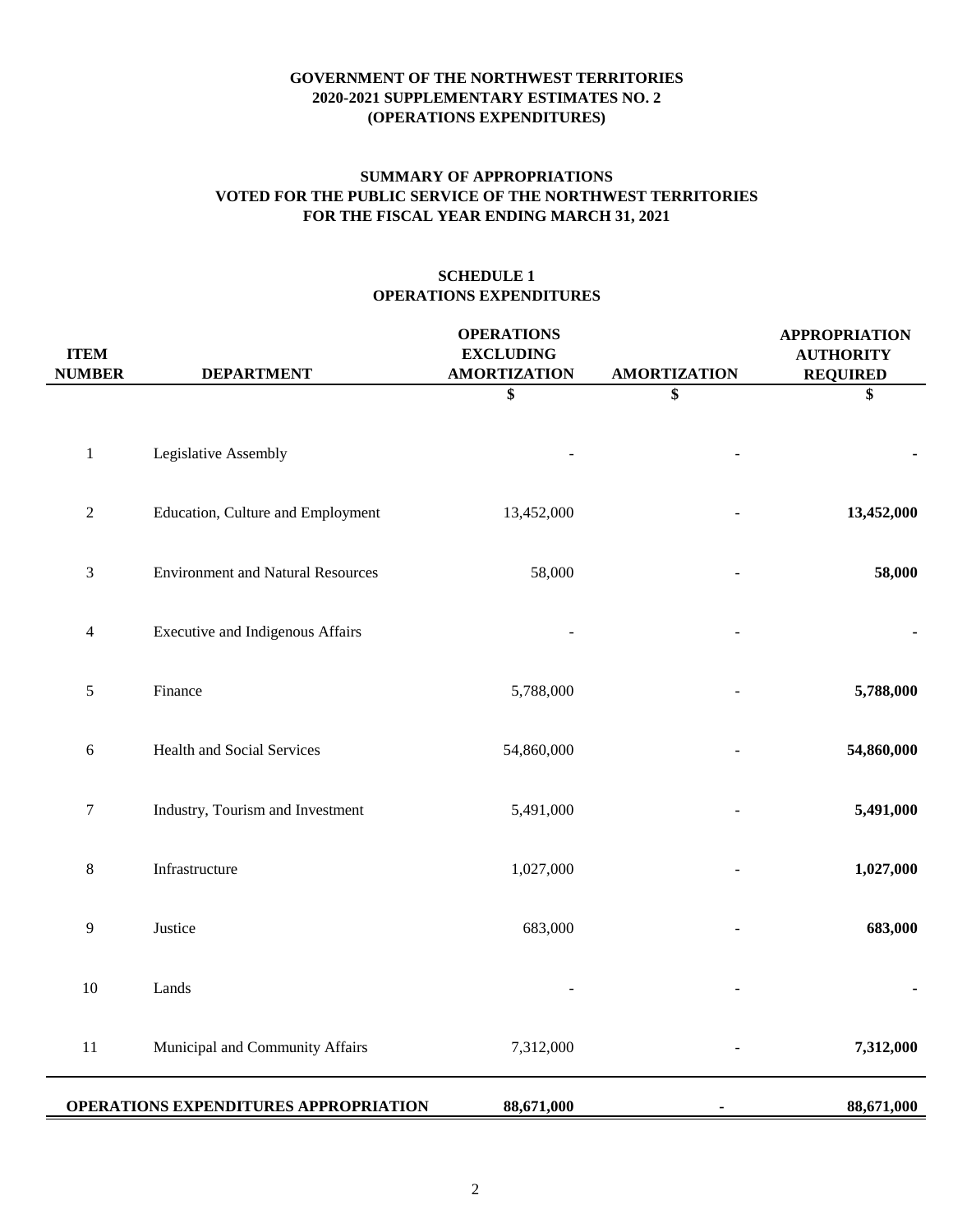#### **SUMMARY OF APPROPRIATIONS VOTED FOR THE PUBLIC SERVICE OF THE NORTHWEST TERRITORIES FOR THE FISCAL YEAR ENDING MARCH 31, 2021 OPERATIONS EXPENDITURES**

| <b>Department</b>                              | 2020-2021<br><b>Main Estimates and</b><br>Supplementary<br><b>Appropriation No. 1</b> | <b>Not Previously</b><br><b>Authorized</b> | <b>Total</b><br>Appropriation |
|------------------------------------------------|---------------------------------------------------------------------------------------|--------------------------------------------|-------------------------------|
|                                                | \$                                                                                    | \$                                         | \$                            |
| Legislative Assembly                           | 22,720,000                                                                            |                                            | 22,720,000                    |
| Education, Culture and Employment              | 342,363,000                                                                           | 13,452,000                                 | 355,815,000                   |
| <b>Environment and Natural Resources</b>       | 102,873,000                                                                           | 58,000                                     | 102,931,000                   |
| Executive and Indigenous Affairs               | 23,186,000                                                                            |                                            | 23,186,000                    |
| Finance                                        | 319,947,000                                                                           | 5,788,000                                  | 325,735,000                   |
| Health and Social Services                     | 538,220,000                                                                           | 54,860,000                                 | 593,080,000                   |
| Industry, Tourism and Investment               | 60,395,000                                                                            | 5,491,000                                  | 65,886,000                    |
| Infrastructure                                 | 275,029,000                                                                           | 1,027,000                                  | 276,056,000                   |
| Justice                                        | 133,278,000                                                                           | 683,000                                    | 133,961,000                   |
| Lands                                          | 23,364,000                                                                            |                                            | 23,364,000                    |
| Municipal and Community Affairs                | 119,636,000                                                                           | 7,312,000                                  | 126,948,000                   |
| <b>TOTAL OPERATIONS</b><br><b>EXPENDITURES</b> | 1,961,011,000                                                                         | 88,671,000                                 | 2,049,682,000                 |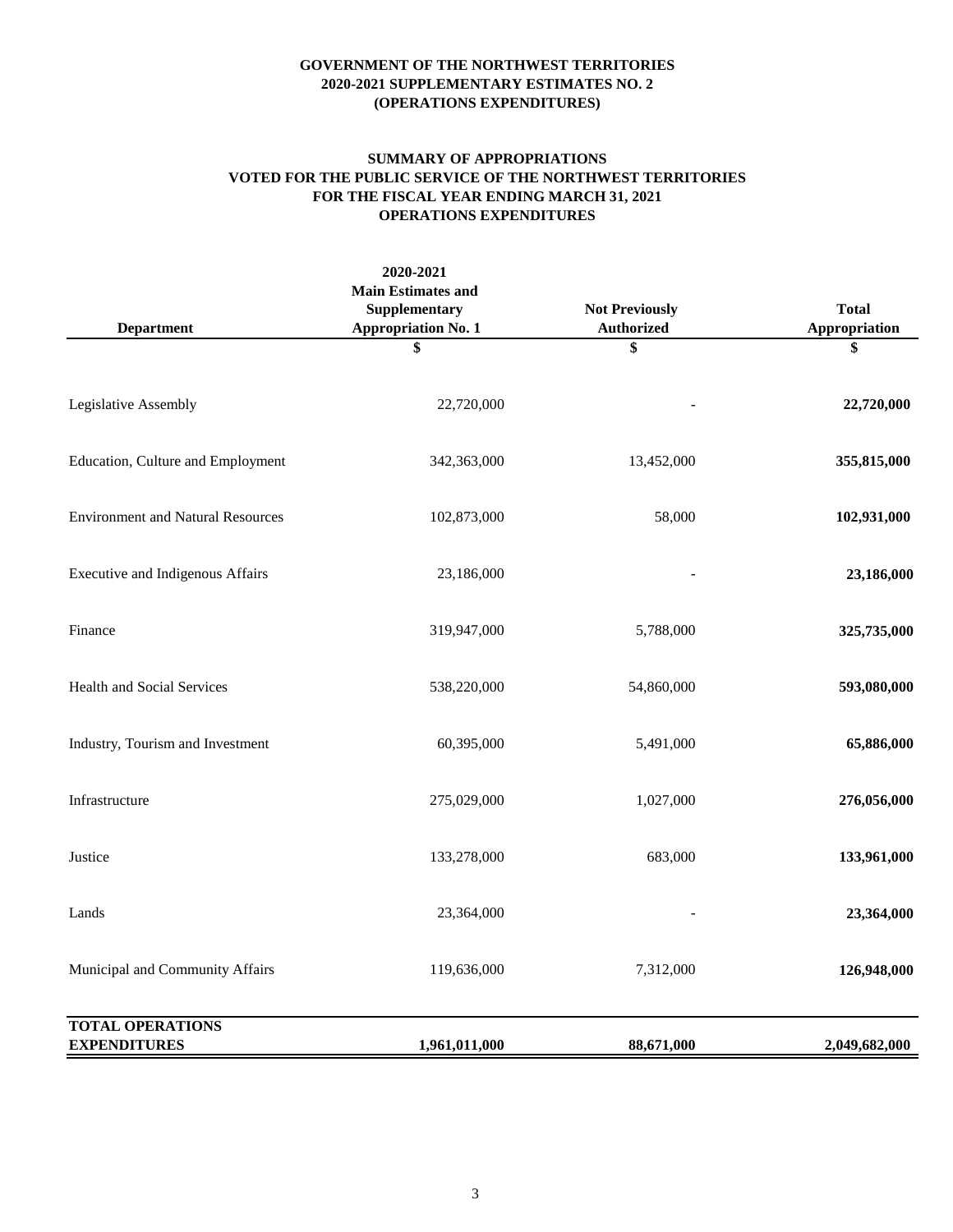| <b>DEPARTMENT:</b><br><b>SUBJECT:</b>      | <b>Operations Expenditures</b> | <b>Education, Culture and Employment</b>                                                    |                                                                                                                                                                                                                     |                                     |
|--------------------------------------------|--------------------------------|---------------------------------------------------------------------------------------------|---------------------------------------------------------------------------------------------------------------------------------------------------------------------------------------------------------------------|-------------------------------------|
| <b>Activity</b>                            |                                | 2020-2021<br><b>Main Estimates and</b><br>Supplementary<br><b>Appropriation No. 1</b><br>\$ | <b>Not Previously</b><br><b>Authorized</b><br>\$                                                                                                                                                                    | <b>Total</b><br>Appropriation<br>\$ |
|                                            |                                |                                                                                             |                                                                                                                                                                                                                     |                                     |
| <b>Early Childhood and School Services</b> |                                | 203,919,000                                                                                 | 10,901,000                                                                                                                                                                                                          | 214,820,000                         |
|                                            |                                | Second Official Language Instruction 2019-20 to 2022-23.                                    | To provide funding for cost-shared agreement with the Government of<br>Canada associated with the French education programs under the Canada-<br>Northwest Territories Agreement on Minority Language Education and | 711,000                             |
|                                            |                                | revenues from the Government of Canada.                                                     | The net impact on Government is nil as these expenditures are fully offset by                                                                                                                                       |                                     |
|                                            |                                |                                                                                             | To provide funding for projected increased costs to safely reopen NWT<br>schools for the 2020-21 school year amidst the COVID19 pandemic.                                                                           | 7,244,000                           |
|                                            |                                | partially offset by revenues from the Government of Canada.                                 | The net impact on Government is mitigated as these expenditures are                                                                                                                                                 |                                     |
|                                            | 2017-2020                      |                                                                                             | To provide funding for costs associated with delivering programs under the<br>Canada-Northwest Territories Early Learning and Child Care Agreement                                                                  | 236,000                             |
|                                            |                                | by revenues from the Government of Canada.                                                  | The net impact on Government is mitigated as these expenditures are offset                                                                                                                                          |                                     |
|                                            |                                | the Canada-Northwest Territories Safe Restart Agreement                                     | To provide funding for costs to support childcare for returning workers under                                                                                                                                       | 2,710,000                           |
|                                            |                                | offset by revenues from the Government of Canada.                                           | The net impact on Government is mitigated as these expenditures are fully                                                                                                                                           |                                     |
|                                            |                                |                                                                                             |                                                                                                                                                                                                                     |                                     |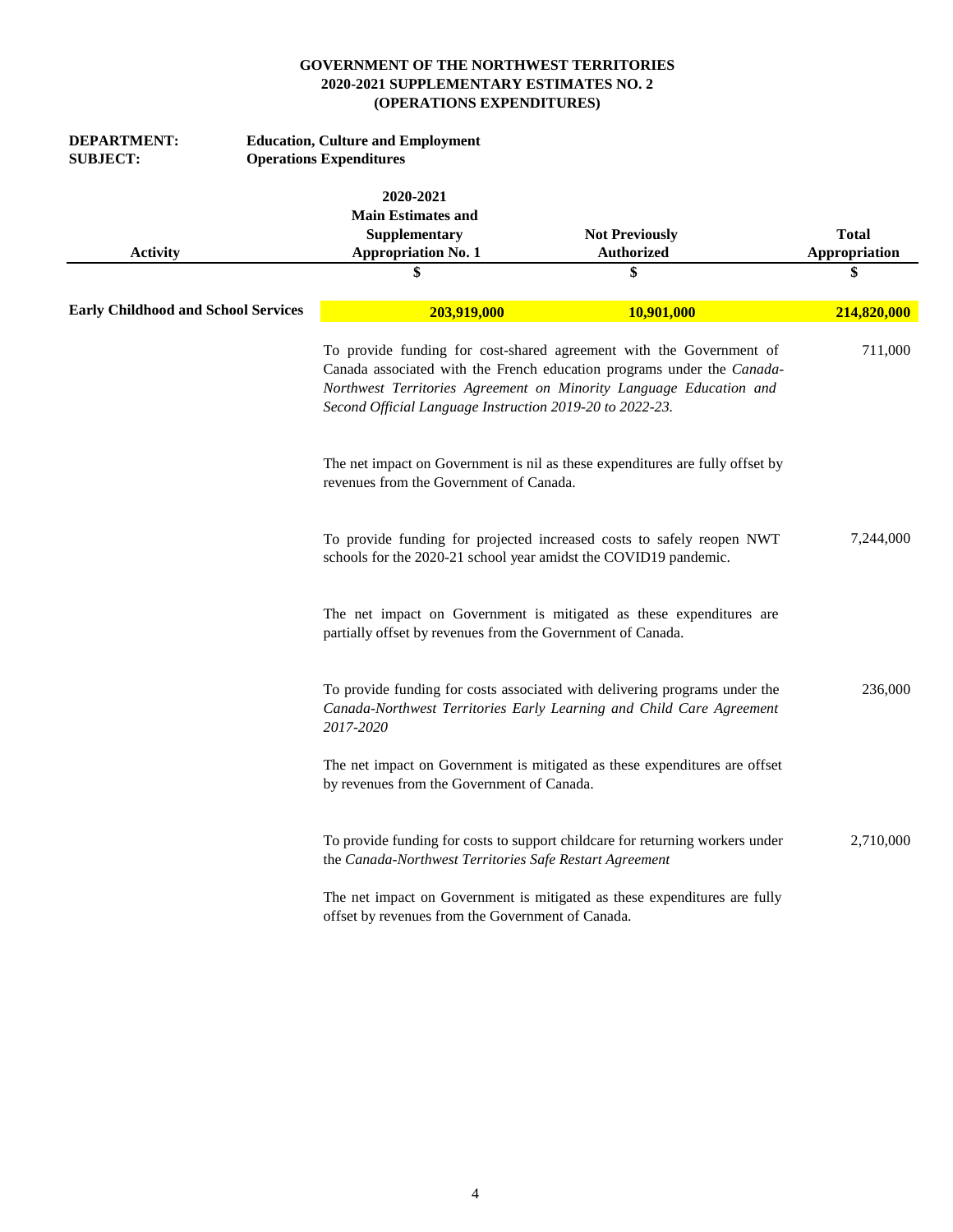| <b>DEPARTMENT:</b><br><b>SUBJECT:</b> | <b>Education, Culture and Employment (continued)</b><br><b>Operations Expenditures</b> |                                                                                                                                                 |                               |
|---------------------------------------|----------------------------------------------------------------------------------------|-------------------------------------------------------------------------------------------------------------------------------------------------|-------------------------------|
| <b>Activity</b>                       | 2020-2021<br><b>Main Estimates and</b><br>Supplementary<br><b>Appropriation No. 1</b>  | <b>Not Previously</b><br><b>Authorized</b>                                                                                                      | <b>Total</b><br>Appropriation |
|                                       | \$                                                                                     | \$                                                                                                                                              | \$                            |
| <b>Income Security</b>                | 54,359,000                                                                             | 2,551,000                                                                                                                                       | 56,910,000                    |
|                                       | secondary students in response to the COVID-19 pandemic.                               | To provide funding for costs associated with increased support to NWT post-                                                                     | 1,777,000                     |
|                                       | Assistance Act.                                                                        | To provide funding to increase the valuation allowance provision of the<br>Student Loan Revolving Fund, established under the Student Financial | 774,000                       |
|                                       | revenues from the Government of Canada.                                                | The net impact on Government is nil as these expenditures are fully offset by                                                                   |                               |
| <b>TOTAL DEPARTMENT</b>               | 342,363,000                                                                            | 13,452,000                                                                                                                                      | 355,815,000                   |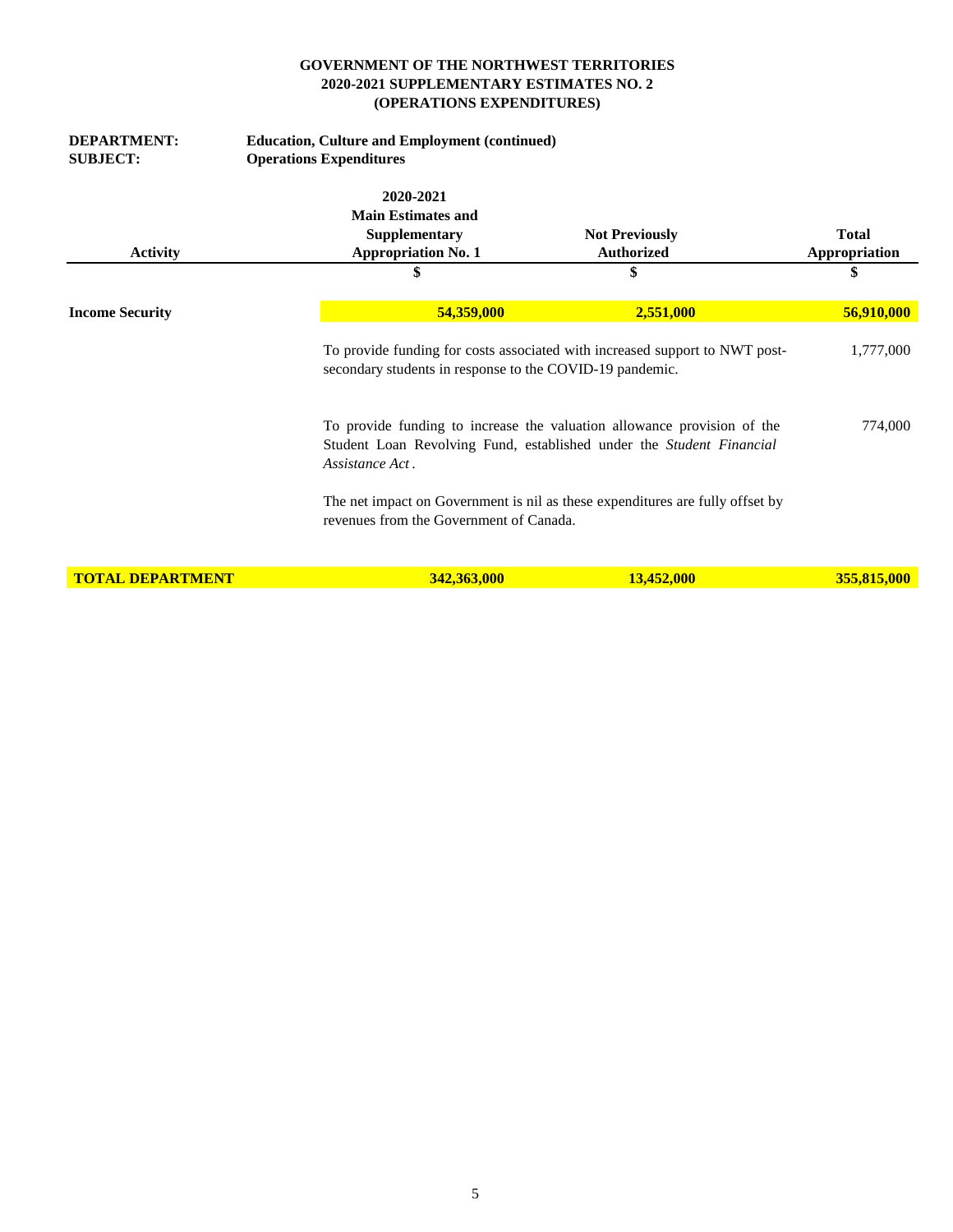| <b>DEPARTMENT:</b>          | <b>Environment and Natural Resources</b>         |                                                                               |               |
|-----------------------------|--------------------------------------------------|-------------------------------------------------------------------------------|---------------|
| <b>SUBJECT:</b>             | <b>Operations Expenditures</b>                   |                                                                               |               |
|                             | 2020-2021                                        |                                                                               |               |
|                             | <b>Main Estimates and</b>                        |                                                                               |               |
|                             | Supplementary                                    | <b>Not Previously</b>                                                         | <b>Total</b>  |
| <b>Activity</b>             | <b>Appropriation No. 1</b>                       | <b>Authorized</b>                                                             | Appropriation |
|                             |                                                  | \$                                                                            | \$            |
| <b>Corporate Management</b> | 14,786,000                                       | 58,000                                                                        | 14,844,000    |
|                             |                                                  | To provide funding for costs associated with delivering programs under the    | 58,000        |
|                             | Canada-Northwest Territories Agreement on French |                                                                               |               |
|                             | Language Services and Indigenous Language.       |                                                                               |               |
|                             | revenues from the Government of Canada.          | The net impact on Government is nil as these expenditures are fully offset by |               |
| <b>TOTAL DEPARTMENT</b>     | 102,873,000                                      | 58,000                                                                        | 102,931,000   |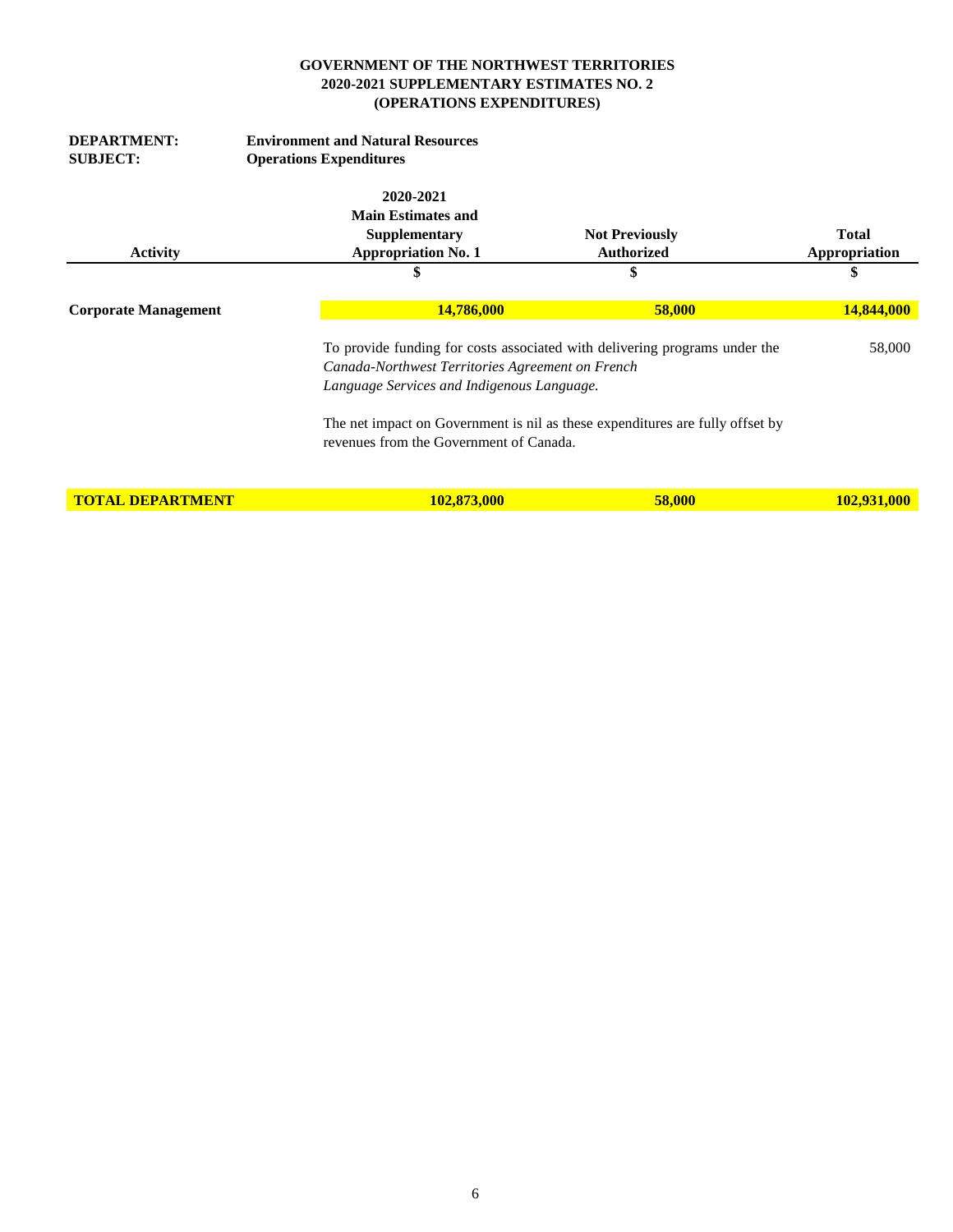| <b>DEPARTMENT:</b><br><b>Finance</b><br><b>SUBJECT:</b> | <b>Operations Expenditures</b>                                                                                                                                                                |                                                                                                                                                                                                                                    |                                     |
|---------------------------------------------------------|-----------------------------------------------------------------------------------------------------------------------------------------------------------------------------------------------|------------------------------------------------------------------------------------------------------------------------------------------------------------------------------------------------------------------------------------|-------------------------------------|
| <b>Activity</b>                                         | 2020-2021<br><b>Main Estimates and</b><br>Supplementary<br><b>Appropriation No. 1</b>                                                                                                         | <b>Not Previously</b><br><b>Authorized</b><br>\$                                                                                                                                                                                   | <b>Total</b><br>Appropriation<br>\$ |
| <b>Information Systems Shared Services</b>              | 22,932,000                                                                                                                                                                                    | 2,412,000                                                                                                                                                                                                                          | 25,344,000                          |
|                                                         | schools for the 2020-21 school year amidst the COVID19 pandemic<br>partially offset by revenues from the Government of Canada.                                                                | To provide funding for projected increased costs to safely reopen NWT<br>The net impact on Government is mitigated as these expenditures are                                                                                       | 2,412,000                           |
| <b>Management Board Secretariat</b>                     | 124,325,000                                                                                                                                                                                   | (185,000)                                                                                                                                                                                                                          | 124,140,000                         |
|                                                         | continue operations during the COVID-19 pandemic.<br>Phase 1 (April 1 - June 30, 2020)<br>Phase 2 (July 1 - December 31, 2020)<br>partially offset by revenues from the Government of Canada. | To provide funding to support northern airlines and rotary wing support to<br>\$3,070,000<br>20,145,000<br>\$23,215,000<br>The net impact on Government is mitigated as these expenditures are                                     | 23,215,000                          |
|                                                         | Government's response.                                                                                                                                                                        | Transfer of funding to Health and Social Services to allow the Government<br>to respond to the impacts of the COVID-19 pandemic and ensure that<br>essential public services continue to be maintained are included as part of the | (23,400,000)                        |
| <b>Office of the Comptroller General</b>                | 73,169,000                                                                                                                                                                                    | 3,561,000                                                                                                                                                                                                                          | 76,730,000                          |
|                                                         | unit to the Department of Finance.<br>a decrease in the Department of Infrastructure.                                                                                                         | To provide for the transfer of funding of the Procurement Shared Services<br>The net impact on Government is nil as these expenditures are fully offset by                                                                         | 3,561,000                           |
| <b>TOTAL DEPARTMENT</b>                                 | 319,947,000                                                                                                                                                                                   | 5,788,000                                                                                                                                                                                                                          | 325,735,000                         |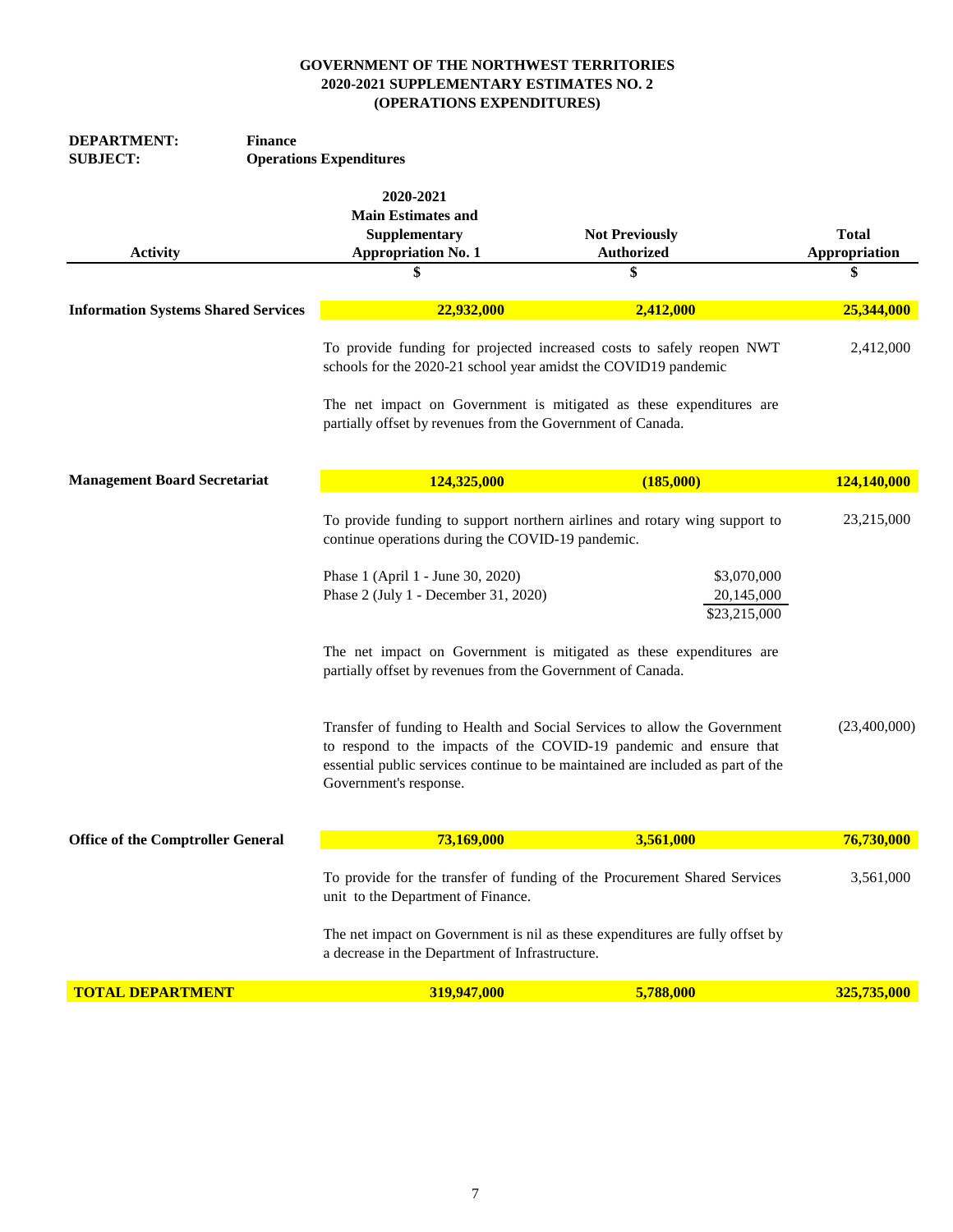| <b>DEPARTMENT:</b><br><b>SUBJECT:</b>      | <b>Health and Social Services</b><br><b>Operations Expenditures</b>                                                                                                                                                                                                                                                                                                                                |                                                  |                                                                    |                                     |
|--------------------------------------------|----------------------------------------------------------------------------------------------------------------------------------------------------------------------------------------------------------------------------------------------------------------------------------------------------------------------------------------------------------------------------------------------------|--------------------------------------------------|--------------------------------------------------------------------|-------------------------------------|
| <b>Activity</b>                            | 2020-2021<br><b>Main Estimates and</b><br>Supplementary<br><b>Appropriation No. 1</b><br>\$                                                                                                                                                                                                                                                                                                        | <b>Not Previously</b><br><b>Authorized</b><br>\$ |                                                                    | <b>Total</b><br>Appropriation<br>\$ |
| <b>Administrative and Support Services</b> | 52,443,000                                                                                                                                                                                                                                                                                                                                                                                         | 589,000                                          |                                                                    | 53,032,000                          |
|                                            | To provide funding for the deployment of virtual care initiatives in<br>accordance with the Canada Health Infoway Funding Agreement.<br>The net impact on Government is nil as these expenditures are fully offset by<br>revenues from Canada Health Infoway Inc.                                                                                                                                  |                                                  |                                                                    | 589,000                             |
| <b>COVID Secretariat</b>                   | $\blacksquare$                                                                                                                                                                                                                                                                                                                                                                                     | 31,677,000                                       |                                                                    | 31,677,000                          |
|                                            | Transfer of funding to Health and Social Services to allow the Government<br>to respond to the impacts of the COVID-19 pandemic and ensure that<br>essential public services continue to be maintained are included as part of the<br>Government's response.<br>The net impact on Government is mitigated as these expenditures are<br>partially offset by revenues from the Government of Canada. |                                                  |                                                                    | 31,677,000                          |
| <b>Health and Social Programs</b>          | 326,746,000                                                                                                                                                                                                                                                                                                                                                                                        | 22,094,000                                       |                                                                    | 348,840,000                         |
|                                            | To provide funding for work funded through cost shared agreements:<br>Northern Wellness Agreement<br>Substance Use and Abuse Program<br>Home and Community Care and Mental Health and<br><b>Addictions Bilateral Agreement</b><br>Enhanced Community-Based Monitoring of Seasonal Influenza<br>On the Road to Wellness During and After Cancer Diagnosis                                           |                                                  | \$837,000<br>174,000<br>313,000<br>94,000<br>10,000<br>\$1,428,000 | 1,428,000                           |

The net impact on Government is nil as these expenditures are fully offset with equivalent revenues from the federal government and third parties.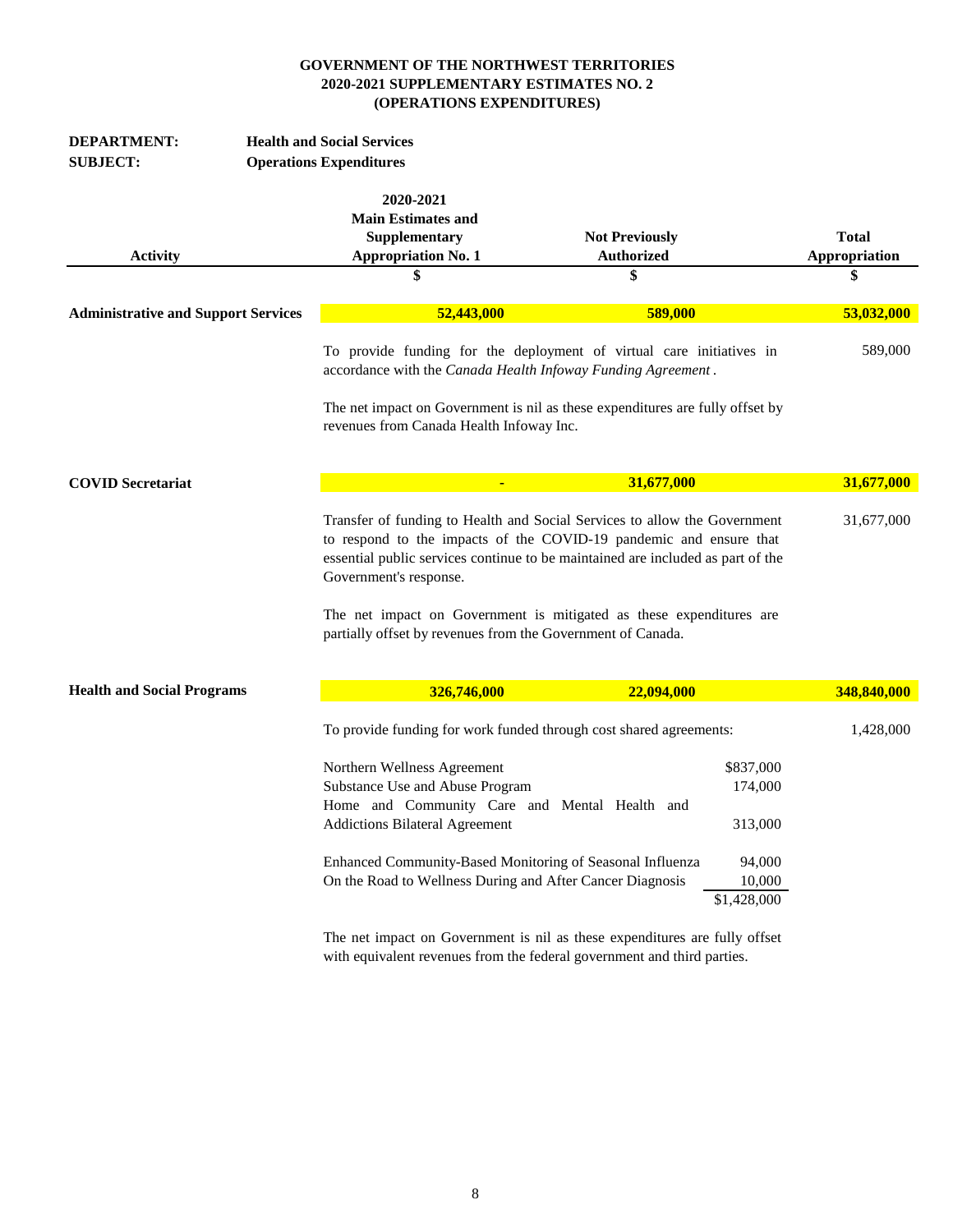| <b>DEPARTMENT:</b><br><b>SUBJECT:</b> | <b>Health and Social Services (continued)</b><br><b>Operations Expenditures</b>                                                                                   |                                            |                           |                               |
|---------------------------------------|-------------------------------------------------------------------------------------------------------------------------------------------------------------------|--------------------------------------------|---------------------------|-------------------------------|
| <b>Activity</b>                       | 2020-2021<br><b>Main Estimates and</b><br>Supplementary<br><b>Appropriation No. 1</b>                                                                             | <b>Not Previously</b><br><b>Authorized</b> |                           | <b>Total</b><br>Appropriation |
|                                       | \$                                                                                                                                                                | \$                                         |                           | \$                            |
| <b>Health and Social Programs</b>     |                                                                                                                                                                   |                                            |                           |                               |
|                                       | To provide funding to costs association with delivery of programs under the<br>Canada-Northwest Territories Safe Restart Agreement and second Northern<br>Bundle. |                                            |                           | 20,666,000                    |
|                                       | Supporting Health Care System Capacity and Restart                                                                                                                |                                            | \$8,999,000               |                               |
|                                       | Personal Protective Equipment for Health and Non-Health<br>Workers                                                                                                |                                            | 2,564,000                 |                               |
|                                       | Supporting Testing, Contact Tracing and Data Management                                                                                                           |                                            | 3,554,000                 |                               |
|                                       | <b>Supporting Vulnerable Populations</b>                                                                                                                          |                                            | 5,549,000<br>\$20,666,000 |                               |
|                                       | The net impact on Government is mitigated as these expenditures are fully<br>offset by revenues from the Government of Canada.                                    |                                            |                           |                               |
| <b>Long Term and Continuing Care</b>  | 55,494,000                                                                                                                                                        | 500,000                                    |                           | 55,994,000                    |
| <b>Services</b>                       | To provide funding for work funded through the Home and Community Care<br>and Mental Health and Addictions Bilateral Agreement cost shared<br>agreement.          |                                            |                           | 500,000                       |
|                                       | The net impact on Government is nil as these expenditures are fully offset<br>with equivalent revenues from the federal government and third parties.             |                                            |                           |                               |

**TOTAL DEPARTMENT 538,220,000 54,860,000 593,080,000**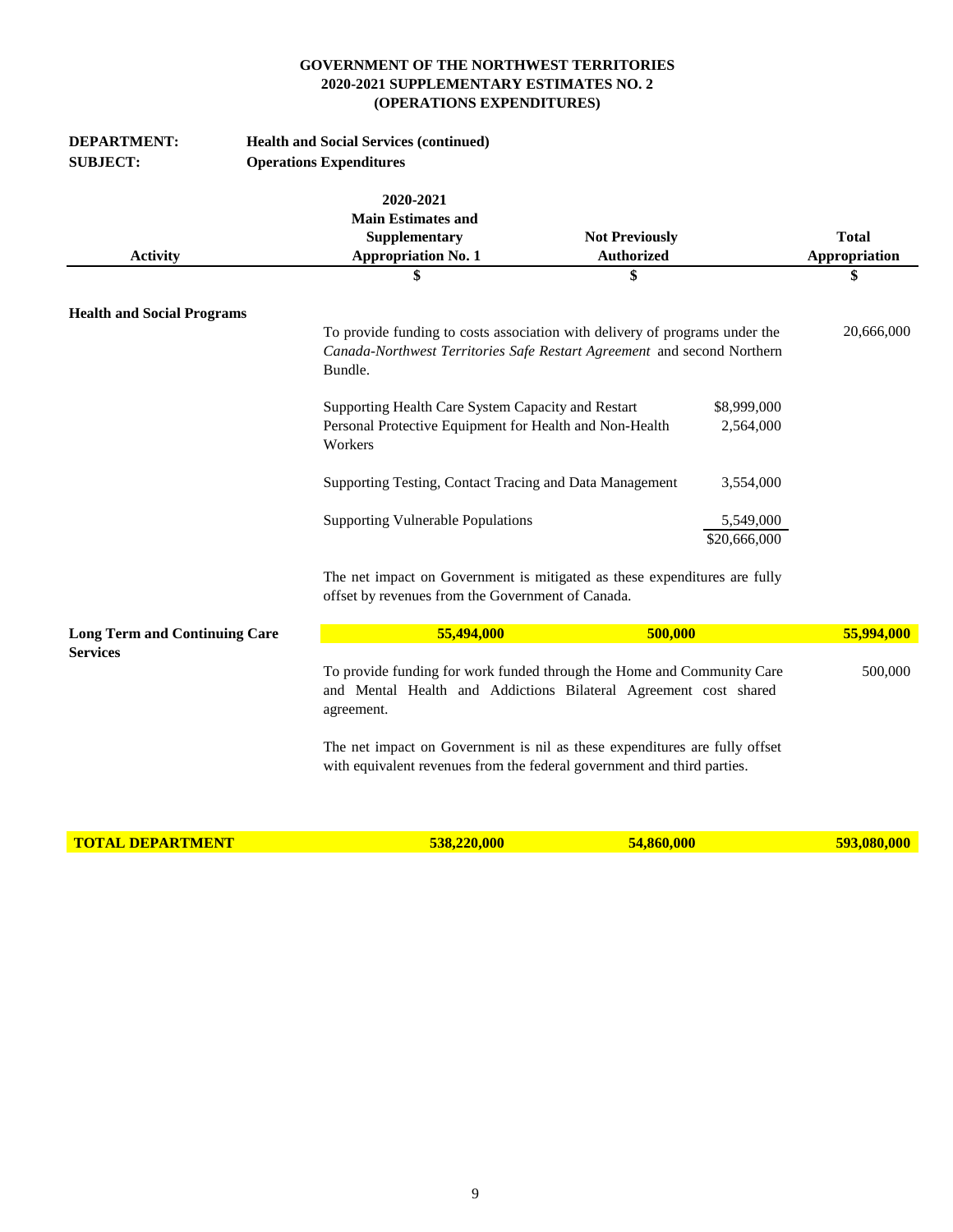| DEPARTMENT:                                  | <b>Industry, Tourism and Investment</b> |                                                                                                                                                      |                      |
|----------------------------------------------|-----------------------------------------|------------------------------------------------------------------------------------------------------------------------------------------------------|----------------------|
| <b>SUBJECT:</b>                              | <b>Operations Expenditures</b>          |                                                                                                                                                      |                      |
|                                              | 2020-2021                               |                                                                                                                                                      |                      |
|                                              | <b>Main Estimates and</b>               |                                                                                                                                                      |                      |
|                                              | Supplementary                           | <b>Not Previously</b>                                                                                                                                | <b>Total</b>         |
| <b>Activity</b>                              | <b>Appropriation No. 1</b>              | <b>Authorized</b>                                                                                                                                    | <b>Appropriation</b> |
|                                              |                                         | \$                                                                                                                                                   | \$                   |
| <b>Corporate Management</b>                  | 9,140,000                               | 58,000                                                                                                                                               | 9,198,000            |
|                                              | Indigenous Language.                    | To provide funding for costs associated with delivering programs under the<br>Canada-Northwest Territories Agreement on French Language Services and | 58,000               |
|                                              | revenues from the Government of Canada. | The net impact on Government is nil as these expenditures are fully offset by                                                                        |                      |
| <b>Economic Diversification and Business</b> | 18,416,000                              | 3,933,000                                                                                                                                            | 22,349,000           |
| <b>Support</b>                               |                                         | To provide funding for establishing a project entitled "Northwest Territories"<br>Community Futures - Regional Relief and Recovery Fund Delivery".   | 3,933,000            |
|                                              | Development Agency (CanNor).            | The net impact on Government is nil as this increase in expenditures will be<br>fully offset by revenue received from the Canadian Northern Economic |                      |
| <b>Tourism and Parks</b>                     | 16,349,000                              | 1,500,000                                                                                                                                            | 17,849,000           |
|                                              | Tourism Fund.                           | To provide funding to establish the Growth and Recovery by Investing in                                                                              | 1,500,000            |
|                                              | Development Agency (CanNor).            | The net impact on Government is nil as this increase in expenditures will be<br>fully offset by revenue received from the Canadian Northern Economic |                      |
| <b>TOTAL DEPARTMENT</b>                      | 60,395,000                              | 5,491,000                                                                                                                                            | 65,886,000           |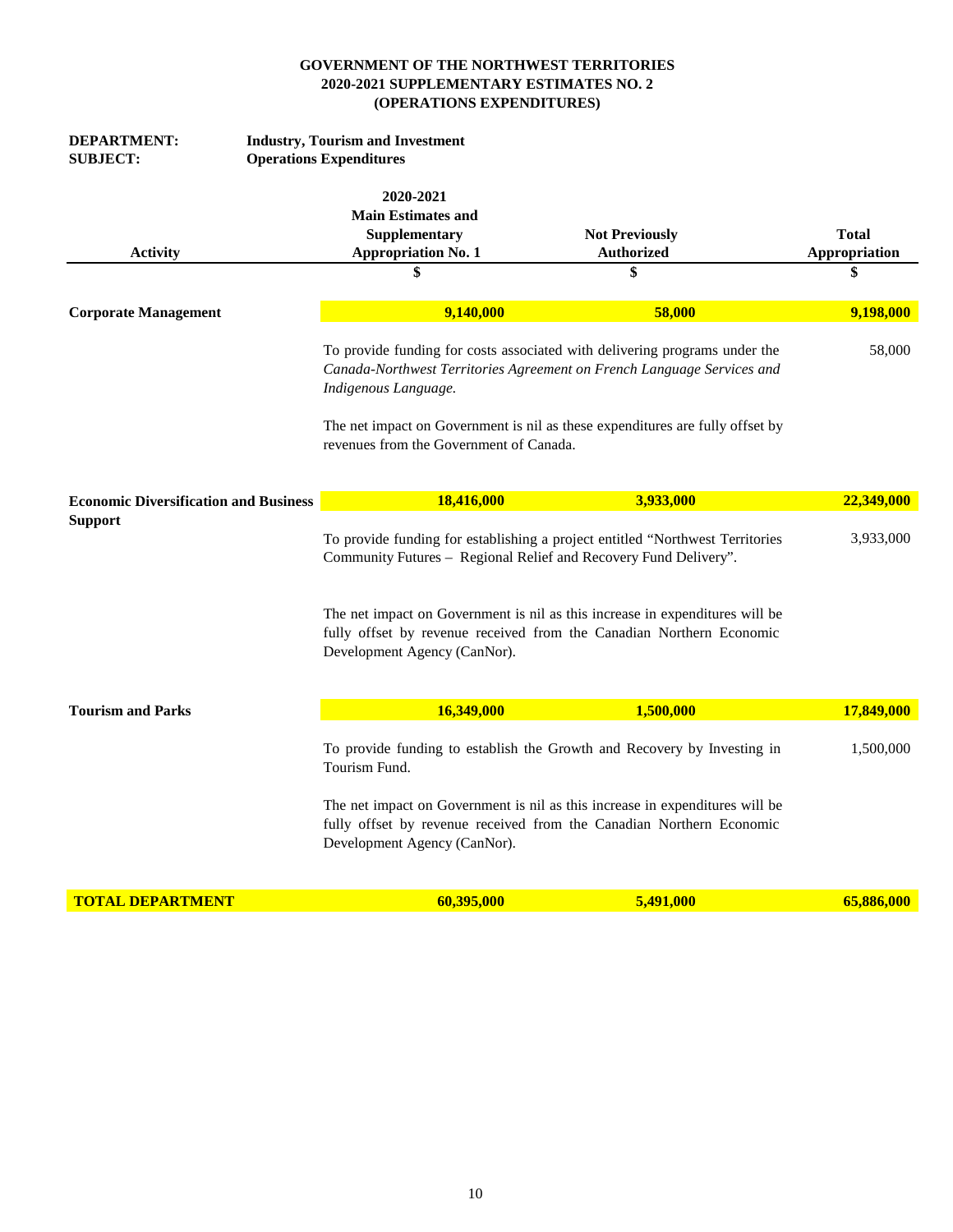| DEPARTMENT:<br><b>SUBJECT:</b> | <b>Infrastructure</b><br><b>Operations Expenditures</b>                                                                                                                                                                                                                                                                  |                                                                                                                                                                                                                                               |                                      |
|--------------------------------|--------------------------------------------------------------------------------------------------------------------------------------------------------------------------------------------------------------------------------------------------------------------------------------------------------------------------|-----------------------------------------------------------------------------------------------------------------------------------------------------------------------------------------------------------------------------------------------|--------------------------------------|
| <b>Activity</b>                | 2020-2021<br><b>Main Estimates and</b><br>Supplementary<br><b>Appropriation No. 1</b>                                                                                                                                                                                                                                    | <b>Not Previously</b><br><b>Authorized</b>                                                                                                                                                                                                    | <b>Total</b><br><b>Appropriation</b> |
|                                |                                                                                                                                                                                                                                                                                                                          | \$                                                                                                                                                                                                                                            |                                      |
| <b>Programs and Services</b>   | 34,366,000                                                                                                                                                                                                                                                                                                               | 1,027,000                                                                                                                                                                                                                                     | 35,393,000                           |
|                                | Leadership Fund Agreement.                                                                                                                                                                                                                                                                                               | To provide funding for program costs under the Low Carbon Economy                                                                                                                                                                             | 4,588,000                            |
|                                | <b>Administrative Costs</b><br>Government Greenhouse Gas Grant Fund<br>Commercial and Industrial Greenhouse Gas Grant Fund<br>Arctic Energy Alliance Programs and Services<br>Active Forestry Carbon Sequestration<br><b>Energy Retrofits of GNWT Ferries</b><br>under the Low Carbon Economy Leadership Fund Agreement. | \$<br>80,000<br>1,968,000<br>2,340,000<br>464,000<br>(276,000)<br>12,000<br>\$4,588,000<br>The net impact on Government is nil as this increase in expenditures will be<br>fully offset by revenue from Environment and Climate Change Canada |                                      |
|                                | unit to the Department of Finance.                                                                                                                                                                                                                                                                                       | To provide for the transfer of funding of the Procurement Shared Services<br>The net impact on Government is nil as these expenditures are fully offset by                                                                                    | (3,561,000)                          |
| <b>TOTAL DEPARTMENT</b>        | an increase in the Department of Finance.<br>275,029,000                                                                                                                                                                                                                                                                 | 1,027,000                                                                                                                                                                                                                                     | 276,056,000                          |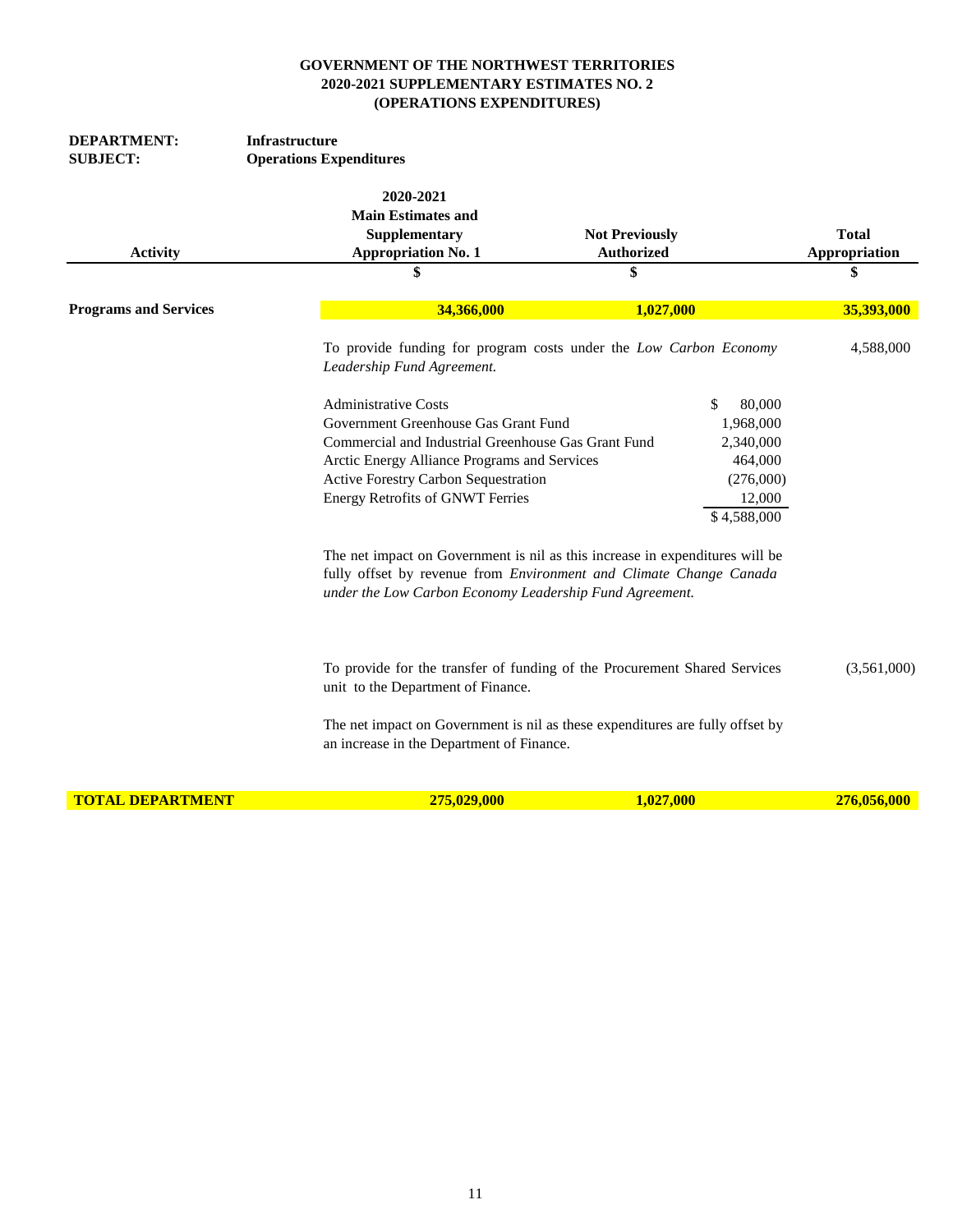| <b>DEPARTMENT:</b><br><b>SUBJECT:</b> | <b>Justice</b><br><b>Operations Expenditures</b>                                            |                                                                                                                                                     |                                     |
|---------------------------------------|---------------------------------------------------------------------------------------------|-----------------------------------------------------------------------------------------------------------------------------------------------------|-------------------------------------|
| <b>Activity</b>                       | 2020-2021<br><b>Main Estimates and</b><br>Supplementary<br><b>Appropriation No. 1</b><br>\$ | <b>Not Previously</b><br><b>Authorized</b><br>\$                                                                                                    | <b>Total</b><br>Appropriation<br>\$ |
| <b>Court Services</b>                 | <b>14,281,000</b>                                                                           | 233,000                                                                                                                                             | 14,514,000                          |
|                                       | development budget for judges.                                                              | To provide funding to support increased compensation and benefits for<br>Territorial Court Judges and Deputy Judges and to establish a professional | 233,000                             |
| <b>Policing Services</b>              | 47,832,000                                                                                  | 450,000                                                                                                                                             | 48,282,000                          |
|                                       | under the First Nations Policing Program.                                                   | To provide funding for the establishment of five additional RCMP positions                                                                          | 450,000                             |
| <b>TOTAL DEPARTMENT</b>               | 133,278,000                                                                                 | 683,000                                                                                                                                             | <b>133,961,000</b>                  |